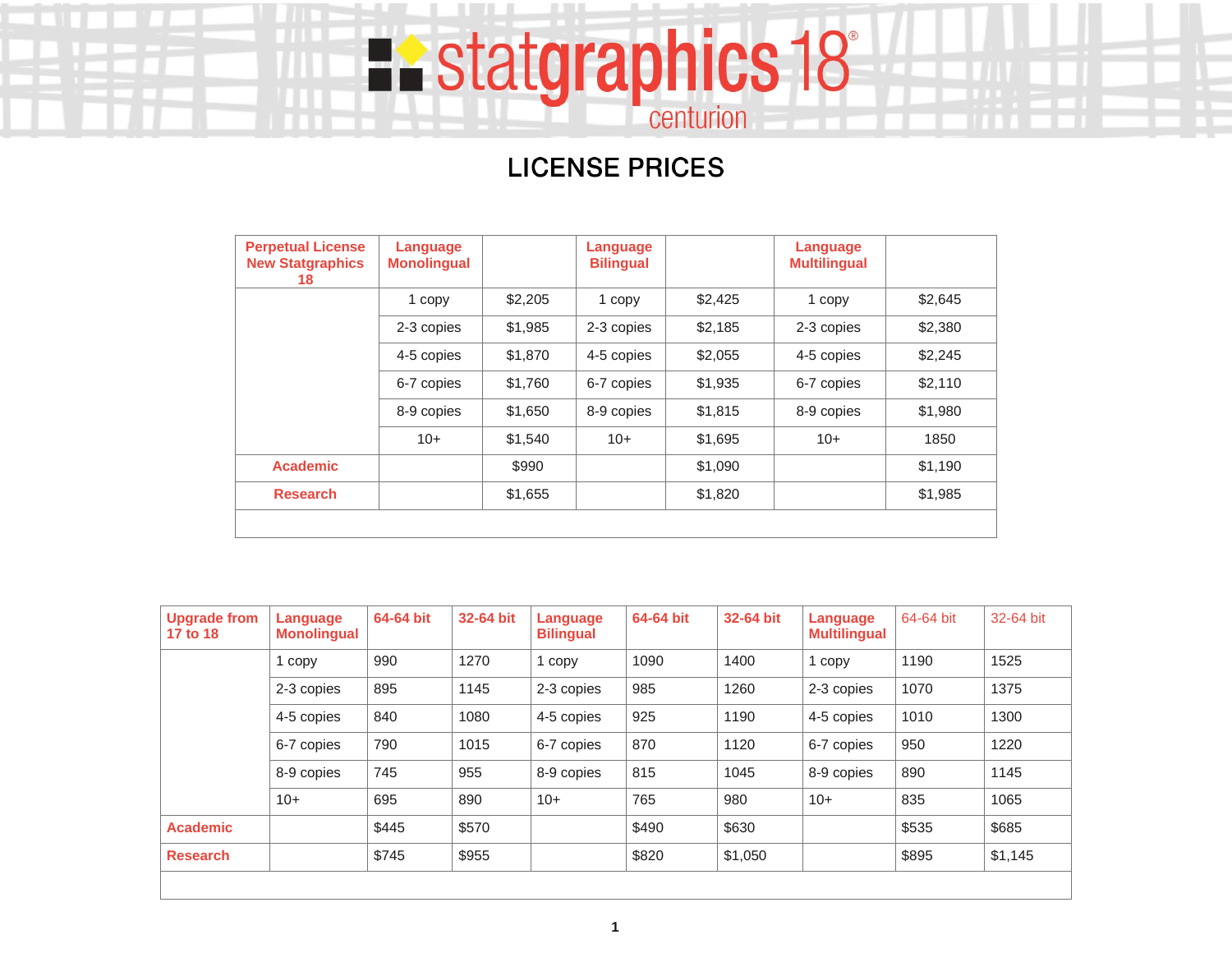## **LICENSE PRICES**

**Existatgraphics 18** 

| <b>Upgrade from</b><br>16 to 18      | Language<br><b>Monolingual</b> | 64-64 bit | 32-64 bit | Language<br><b>Bilingual</b> | 64-64 bit | 32-64 bit | Language<br><b>Multilingual</b> | 64-64 bit | 32-64 bit |
|--------------------------------------|--------------------------------|-----------|-----------|------------------------------|-----------|-----------|---------------------------------|-----------|-----------|
|                                      | 1 copy                         | 1325      | 1525      | 1 copy                       | 1455      | 1680      | 1 copy                          | 1585      | 1830      |
|                                      | 2-3 copies                     | 1190      | 1375      | 2-3 copies                   | 1310      | 1510      | 2-3 copies                      | 1430      | 1645      |
|                                      | 4-5 copies                     | 1120      | 1295      | 4-5 copies                   | 1235      | 1425      | 4-5 copies                      | 1345      | 1555      |
|                                      | 6-7 copies                     | 1055      | 1220      | 6-7 copies                   | 1160      | 1340      | 6-7 copies                      | 1265      | 1465      |
|                                      | 8-9 copies                     | 990       | 1145      | 8-9 copies                   | 1090      | 1255      | 8-9 copies                      | 1190      | 1375      |
|                                      | $10+$                          | 925       | 1065      | $10+$                        | 1015      | 1175      | $10+$                           | 1110      | 1280      |
| <b>Academic</b>                      |                                | \$595     | \$685     |                              | \$655     | \$755     |                                 | \$715     | \$825     |
| <b>Research</b>                      |                                | \$995     | \$1,145   |                              | \$1,090   | \$1,260   |                                 | \$1,190   | \$1,375   |
|                                      |                                |           |           |                              |           |           |                                 |           |           |
|                                      |                                |           |           |                              |           |           |                                 |           |           |
| <b>Upgrade from</b><br>15 or earlier | Language<br><b>Monolingual</b> | 64-64 bit | 32-64 bit | Language<br><b>Bilingual</b> | 64-64 bit | 32-64 bit | Language<br><b>Multilingual</b> | 64-64 bit | 32-64 bit |
| <b>To 18</b>                         | 1 copy                         | 1655      | 1780      | 1 copy                       | 1820      | 1960      | 1 copy                          | 1985      | 2135      |
|                                      | 2-3 copies                     | 1490      | 1600      | 2-3 copies                   | 1640      | 1765      | 2-3 copies                      | 1785      | 1920      |
|                                      | 4-5 copies                     | 1405      | 1510      | 4-5 copies                   | 1540      | 1665      | 4-5 copies                      | 1685      | 1815      |
|                                      | 6-7 copies                     | 1320      | 1425      | 6-7 copies                   | 1450      | 1565      | 6-7 copies                      | 1585      | 1705      |
|                                      | 8-9 copies                     | 1240      | 1335      | 8-9 copies                   | 1360      | 1465      | 8-9 copies                      | 1485      | 1600      |
|                                      | $10+$                          | 1155      | 1245      | $10+$                        | 1270      | 1370      | $10+$                           | 1390      | 1490      |
| <b>Academic</b>                      |                                | \$745     | \$800     |                              | \$820     | \$880     |                                 | \$895     | \$960     |